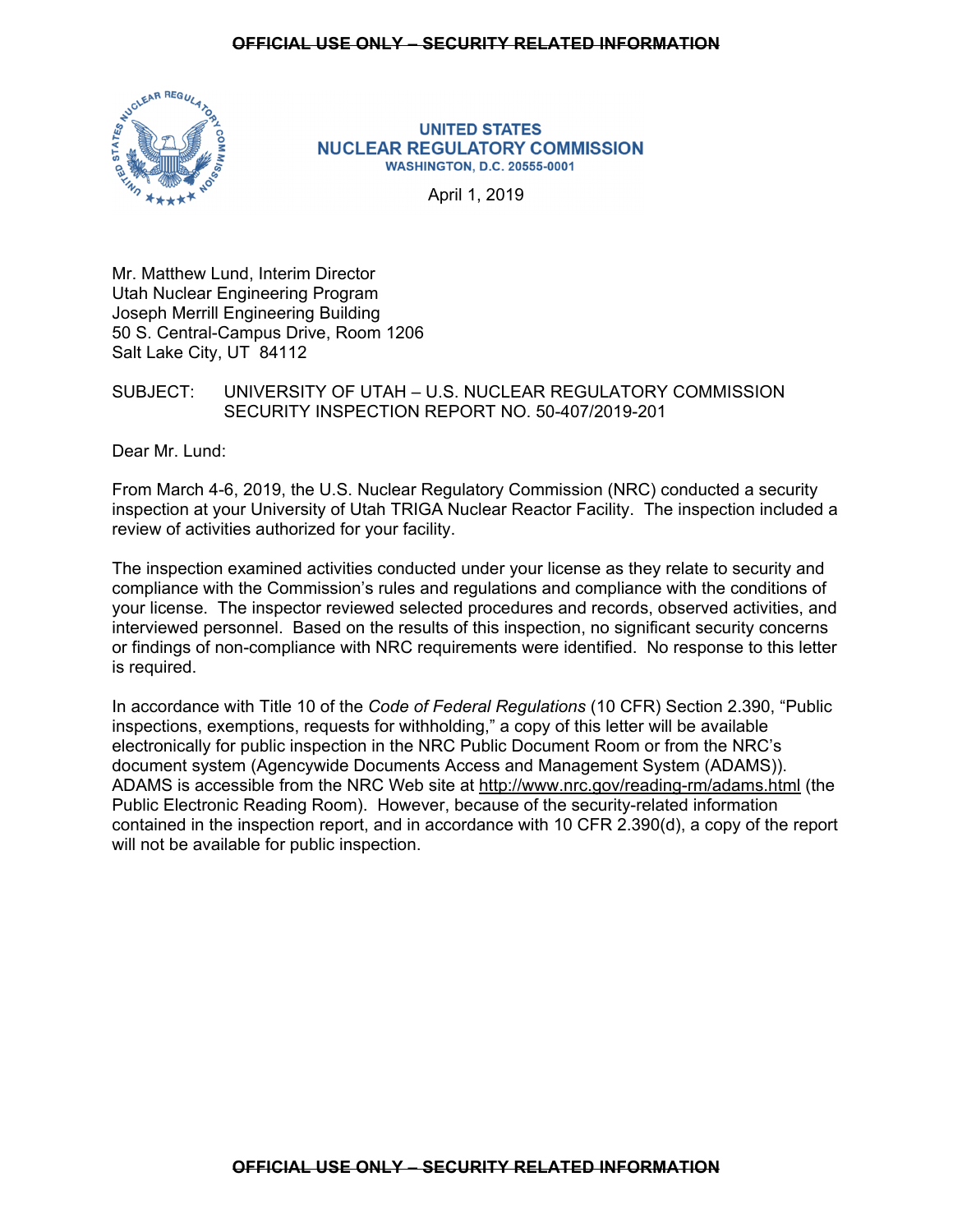## **OFFICIAL USE ONLY – SECURITY RELATED INFORMATION**

M. Lund - 2 -

Should you have any questions concerning this inspection, please contact Craig Bassett at 240-535-1842 or by electronic mail at Craig.Bassett@nrc.gov.

Sincerely,

*/RA/* 

Anthony J. Mendiola, Chief Research and Test Reactors Oversight Branch Division of Licensing Projects Office of Nuclear Reactor Regulation

Docket No. 50-407 License No. R-126

cc: See next page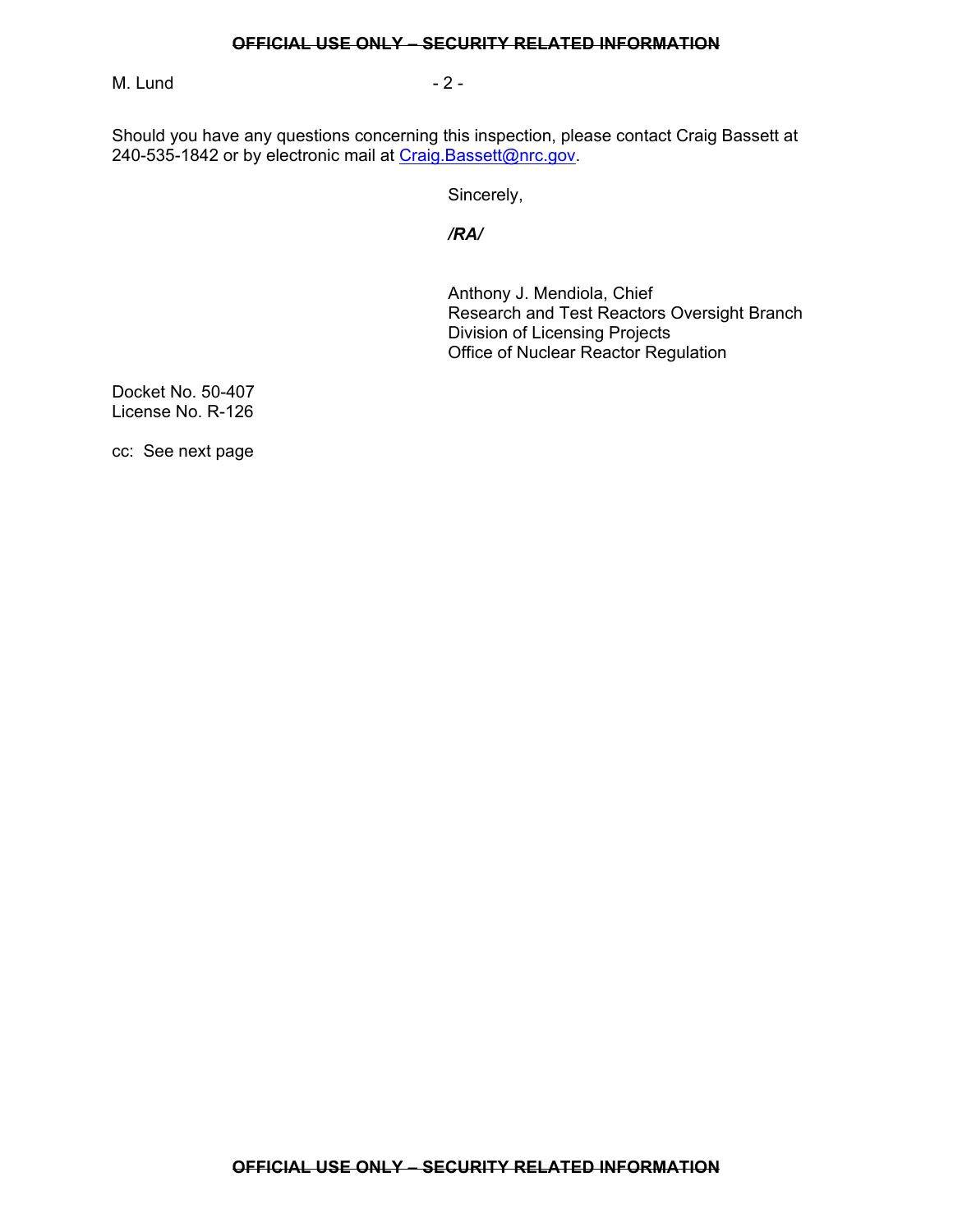#### University of Utah Docket No. 50-407

cc:

Mayor of Salt Lake City 451 South State Room 306 Salt Lake City, UT 84111

Dr. Andrew S. Weyrich Vice President for Research 201 S Presidents Circle, Room 210 University of Utah Salt Lake City, UT 84112-9011

Frederick A. Monette Interim Director and RSO Radiological Health 75 S 2000 E, Room 322 University of Utah Salt Lake City, UT 84112

Dr. Cynthia Furse Associate Vice President for Research 201 President Circle, Room 210 University of Utah Salt Lake City, UT 84112

Test, Research and Training Reactor Newsletter Attention: Amber Johnson Dept of Materials Science and Engineering University of Maryland 4418 Stadium Drive College Park, MD 20742-2115

Director, Division of Radiation Control Dept. of Environmental Quality 195 North 1950 West P.O. Box 14485 Salt Lake City, UT 84114-4850